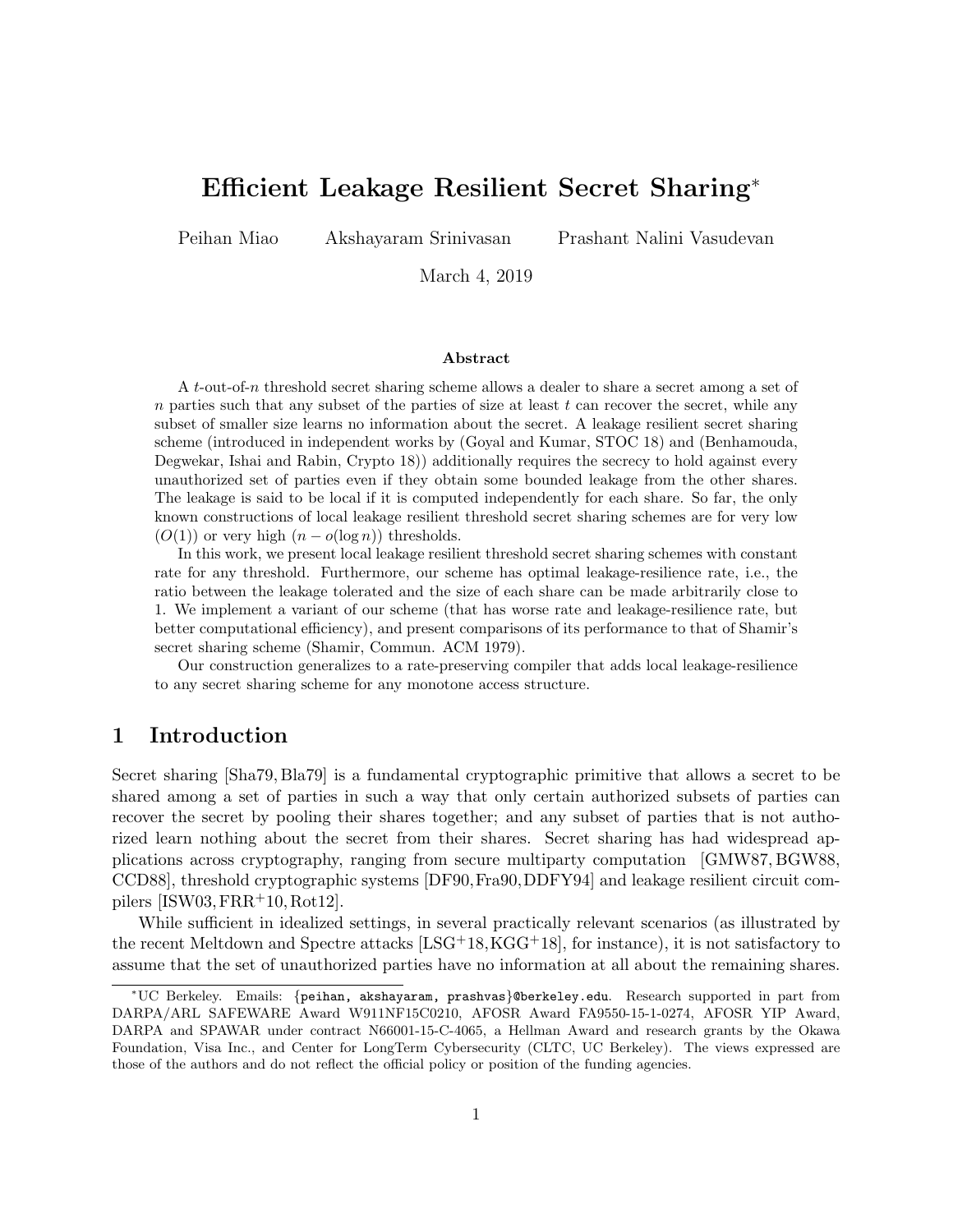They could, for instance, have access to some side-channel on the devices storing the other shares that leaks some information about them, and we would like for the secret to still remain hidden in this case. Such leakage resilience has been widely studied in the past as a desirable property in various settings and cryptographic primitives [\[MR04,](#page-14-6)[DP08,](#page-13-5)[AGV09,](#page-12-2)[NS09\]](#page-14-7). In this paper, we study secret sharing that is resilient to leakage – we ask the secret remain hidden from unauthorized subsets of parties even if they have access to some small amount of information about the shares of the remaining parties.

More specifically, we are interested in *local* leakage resilience, which means that secrets are hidden from an adversary that works as follows. First, it specifies an unauthorized subset of parties, and for each of the remaining parties, it specifies a leakage function that takes its share as input and outputs a small pre-determined number of bits. Once the shares are generated, the adversary is given all the shares of the unauthorized subset, and the output of the corresponding leakage function applied to the each of the remaining shares.

This form of leakage resilience for secret sharing was formalized in recent work by Goyal and Kumar [\[GK18\]](#page-14-8), and Benhamouda, Degwekar, Ishai and Rabin [\[BDIR18\]](#page-12-3). These papers showed examples of leakage-resilient threshold secret sharing schemes (where subsets above a certain size are authorized) for certain thresholds. They then showed applications of such schemes to constructions of leakage-resilient multi-party computation protocols and non-malleable secret sharing schemes. Given the prevalence of secret-sharing in cryptographic constructions and the importance of resilience to leakage, one may reasonably expect many more applications to be discovered in the future.

In this work, we are interested in constructing local leakage resilient secret sharing schemes for a larger class of access structures<sup>[1](#page-1-0)</sup> (in particular, for all thresholds). Beyond showing feasibility, our focus is on optimizing the following parameters of our schemes:

- the rate, which is the ratio of the size of the secret to the size of a share, and,
- the *leakage-resilience rate*, which is the ratio of the number of bits of leakage tolerated per share to the size of a share.

Our primary result is a transformation that converts a secret sharing scheme for any monotone access structure  $A$  into a local leakage resilient secret sharing scheme for  $A$  whose rate is a small constant factor less than that of the original scheme, and which has an optimal asymptotic leakageresilience rate (that tends to 1 as the length of the secret increases).

Informal Theorem 1.1 There is a compiler that, given a secret sharing scheme for a monotone access structure A with rate R, produces a secret sharing scheme for A that has rate  $R/3.01$  and is local leakage resilient with leakage-resilience rate tending to 1.

In particular, for any  $t \leq n$ , starting from t-out-of-n Shamir secret sharing [\[Sha79\]](#page-14-0) gives us a t-out-of-n threshold secret sharing scheme with rate  $1/3.01$  and leakage rate 1. The only results known even for threshold access structures before our work were for either very small or very large thresholds. Goyal and Kumar  $[GR18]$  presented a construction for  $t = 2$ , which had both rate and leakage-resilience rate  $\Theta(1/n)$ . This was extended to any constant t by Badrinarayanan and Srinivasan [\[BS18\]](#page-13-6), with rate  $\Theta(1/\log(n))$  and leakage-resilience rate  $\Theta(1/n \log(n))$ . Benhamouda et al. [\[BDIR18\]](#page-12-3) showed that t-out-of-n Shamir secret sharing over certain fields is local leakage-resilient if  $t = n - o(n)$ , and this has rate 1 and leakage-resilience rate roughly 1/4.

<span id="page-1-0"></span> $1$ <sup>1</sup>The access structure of a secret sharing scheme is what we call the set of authorized subsets of parties.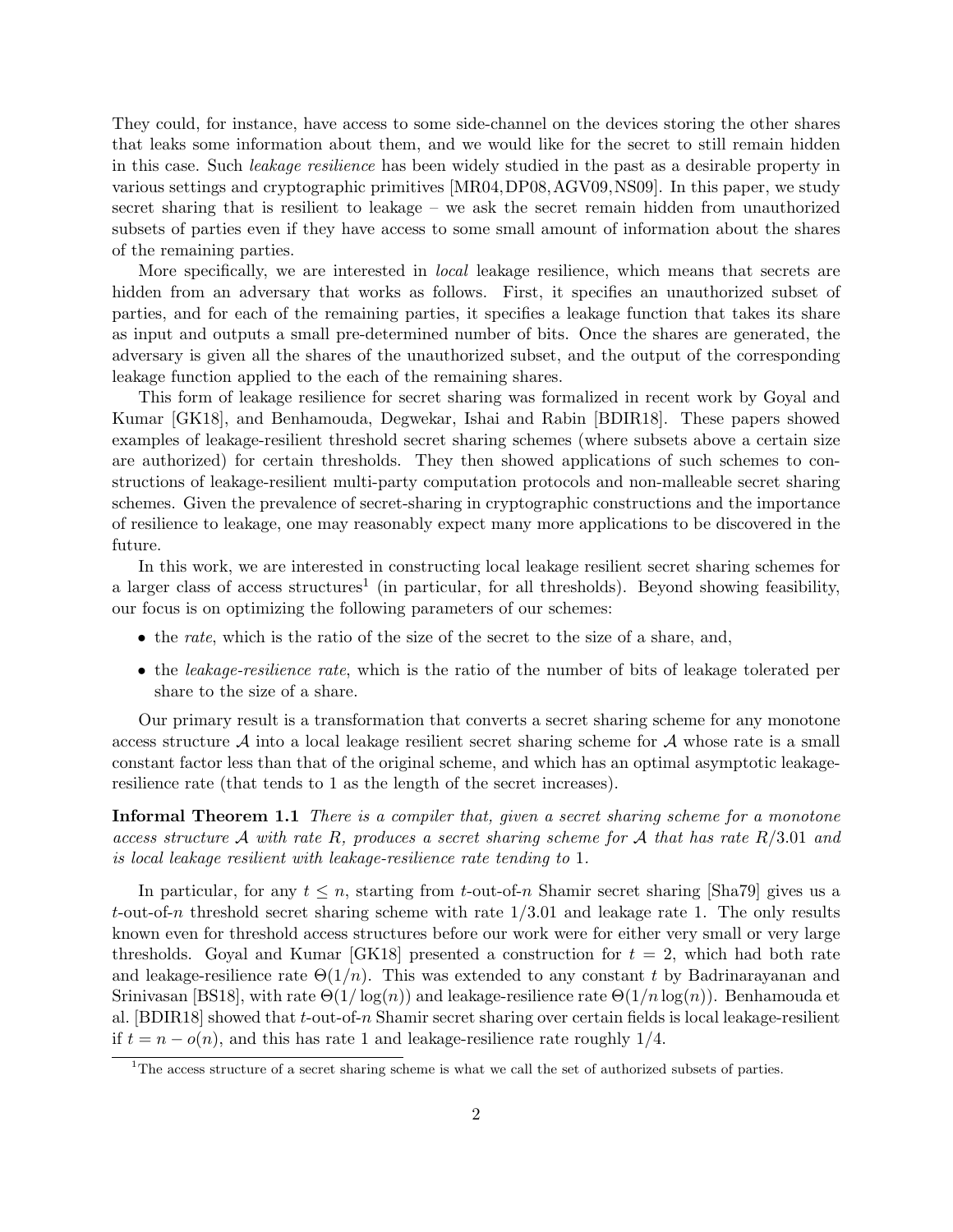**Outline of Construction.** We will now briefly describe the functioning of our compiler for the case of a t-out-of-n threshold secret sharing scheme, for simplicity. It makes use of a strong seeded randomness extractor Ext, which is an algorithm that takes two inputs – a seed s and a source  $w$  – and whose output  $Ext(s, w)$  is close to being uniformly random if s is chosen at random and w has sufficient entropy. The extractor being "strong" means that the output remains close to uniform even if the seed is given.

We take any threshold secret sharing scheme (such as Shamir's [\[Sha79\]](#page-14-0)), and share our secret m with it to obtain the set of shares  $(Sh_1, \ldots, Sh_n)$ . We first choose a uniform seed s, and for each  $i \in [n]$ , we choose a uniformly random source  $w_i$  (all of appropriate lengths), and mask  $Sh_i$  using  $\text{Ext}(s, w_i)$ . That is, we compute  $\text{Sh}'_i = \text{Sh}_i \oplus \text{Ext}(s, w_i)$ . We then secret share s using a 2-out-of-n secret sharing scheme to get the set of shares  $S_1, \ldots, S_n$ . The share corresponding to party i in our scheme is now set to  $(w_i, Sh'_i, S_i)$ .

Given t such shares, to recover the secret, we first reconstruct the seed from any two  $S_i$ 's and then unmask  $\mathsf{Sh}'_i$  by XORing with  $\text{Ext}(s, w_i)$  to obtain  $\mathsf{Sh}_i$ . We then use the reconstruction procedure of the underlying secret sharing to recover the message.

The correctness and privacy of the constructed scheme are straightforward to check. To argue the local leakage resilience of this construction, we go over a set of  $n - t + 1$  hybrids where in each hybrid, we will replace one  $\mathsf{Sh}_i$  with the all 0's string. Once we have replaced  $n-t+1$  such shares with the 0's string, we can then rely on the secrecy of the underlying secret sharing scheme to show that the message is perfectly hidden. Thus, it is now sufficient to show that any two adjacent hybrids in the above argument are statistically close. To argue that the adjacent hybrids, say  $\mathsf{Hyb}_i$ and  $Hy_{i+1}$ , are statistically close, we rely on the randomness property of the extractor. Note that even given bounded leakage from the source  $w_i$ , we can show that  $w_i$  has sufficient entropy so that the output of the extractor on the weak source  $w_i$  is statistically close to random. This allows us to argue that  $Ext(s, w_i)$  acts as a one-time pad and thus, we can replace  $\mathsf{Sh}_i$  with the all 0's string.

However, in order to make the argument work, we must ensure that the leakage from the source is independent of the seed. This is where we will be using the fact that the seed is secret shared using a 2-out-of-n secret sharing scheme. In our reduction, we fix the share  $S_i$  to be independent of the seed and then leak from the source  $w_i$ . Once the seed is known<sup>[2](#page-2-0)</sup>, we can sample the other shares  $(S_1, \ldots, S_{i-1}, S_{i+1}, \ldots, S_n)$  as a valid 2-out-of-n secret sharing of s that is consistent with the fixed share  $S_i$ . This allows us to argue that the leakage on  $w_i$  is independent of the source. There is a small caveat here that the masked value  $\mathsf{Sh}'_i$  is dependent on the seed and hence we cannot argue independence of the leakage on the source and the seed. However, we use a simple trick of masking  $\mathsf{Sh}'_i$  by another one-time pad and then secret share the one-time pad key along with the seed  $s$  and use this argue that this masked value is independent of the seed.

#### 1.1 Related Work

In concurrent and independent work, Aggarwal et al.  $[ADN+18]$  $[ADN+18]$  also construct leakage-resilient secret sharing schemes for any monotone access structure (from any secret sharing scheme for that access structure), and use this to construct non-malleable secret sharing for general monotone access structures and threshold signatures that are resilient to leakage and mauling attacks. Their transformation loses a factor of  $n$  in the rate if a constant leakage-resilience rate is desired.

In another concurrent and independent work, Kumar et al. [\[KMS18\]](#page-14-9) also consider the problem

<span id="page-2-0"></span><sup>&</sup>lt;sup>2</sup>As the extractor is a strong seeded extractor,  $Ext(s, w_i)$  is statistically close to uniform even given the seed.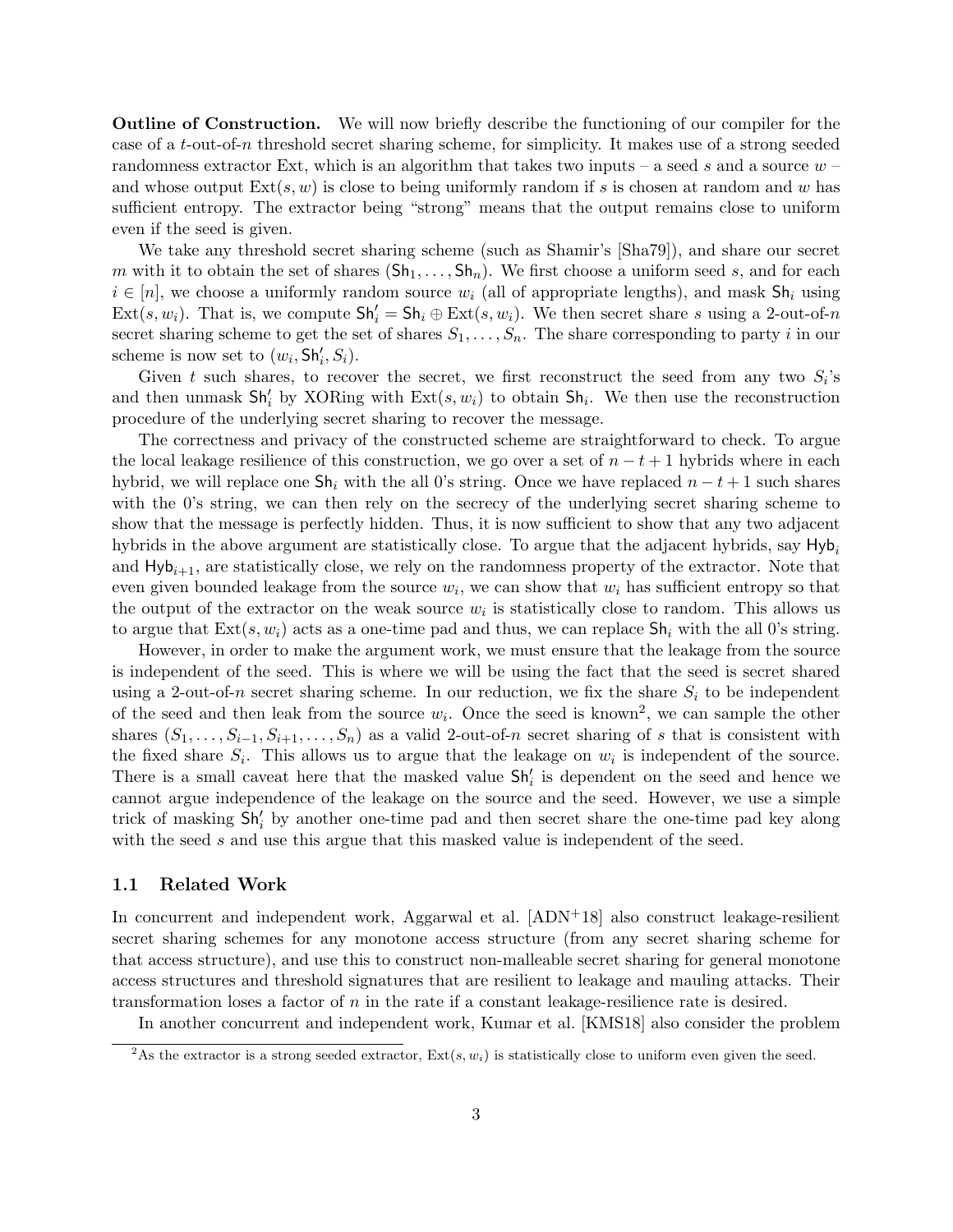of obtaining leakage-resilient secret sharing scheme in a stronger leakage model. In particular, they consider a leakage model where every bit of the leakage can depend on the shares of an adaptive chosen set of  $O(\log n)$  parties. They give constructions of such secret sharing schemes for general access structures via a connection to problems that have large communication complexity. The rate and the leakage-resilience rate of the construction of Kumar et al. are both  $\Theta(1/\text{poly}(n))$ .

Local leakage resilient secret sharing (in the sense in which we use this term) was first studied by Goyal and Kumar [\[GK18\]](#page-14-8) and Benhamouda et al [\[BDIR18\]](#page-12-3) (independently of each other). Goyal and Kumar constructed a local leakage resilient 2-out-of- $n$  threshold secret sharing scheme with rate and leakage-resilience rate both  $\Theta(1/n)$ . Benhamouda et al showed that, for large enough characteristic and large enough number of parties  $n$ , the Shamir secret sharing scheme is leakageresilient (with leakage-resilience rate close to  $1/4$ ) as long as the threshold is large (at least n −  $o(log(n))$ . Badrinarayanan and Srinivasan [\[BS18\]](#page-13-6) later constructed local leakage resilient t-out-ofn secret sharing schemes for any constant t that had rate  $\Theta(1/\log(n))$  and leakage-resilience rate  $\Theta(1/n \log(n)).$ 

Boyle et al. [\[BGK14\]](#page-12-4) define and construct leakage-resilient verifiable secret sharing schemes where the sharing and reconstruction are performed by interactive protocols (as opposed to just algorithms). They also show that a modification of the Shamir secret sharing scheme satisfies a weaker notion of leakage-resilience than the one we consider here, where it is only required that a random secret retain sufficient entropy given the leakage on the shares.

Dziembowski and Pietrzak [\[DP07\]](#page-13-7) construct secret sharing schemes (that they call intrusionresilient) that are resilient to adaptive leakage where the adversary is allowed to iteratively ask for leakage from different shares. Their reconstruction procedure is also interactive, however, requiring as many rounds of interaction as the adaptivity of the leakage tolerated.

Leakage-resilience of secure multiparty computation has been studied in the past in various settings [\[BGJK12,](#page-12-5) [GIM](#page-13-8)+16, [DHP11\]](#page-13-9). More broadly, leakage-resilience of various cryptographic primitives have been quite widely studied – we refer the reader to the survey by Alwen et al [\[ADW09\]](#page-11-1) and the references therein.

## 2 Preliminaries

Notation. We use capital letters to denote distributions and their support, and corresponding lowercase letters to denote a sample from the same. Let  $[n]$  denote the set  $\{1, 2, \ldots, n\}$  and  $U_r$ denote the uniform distribution over  $\{0,1\}^r$ . For a finite set S, we denote  $x \stackrel{\$}{\leftarrow} S$  as sampling x uniformly at random from the set S. For any  $i \in [n]$ , let  $x_i$  denote the symbol at the *i*-th co-ordinate of x, and for any  $T \subseteq [n]$ , let  $x_T \in \{0,1\}^{|T|}$  denote the projection of x to the co-ordinates indexed by  $T$ . We write  $\circ$  to denote concatenation.

For distributions  $D_1$  and  $D_2$  over the same domain S, we denote their statistical distance by  $|D_1 - D_2|$ . We will use the notation  $D_1 \approx_{\varepsilon} D_2$  to denote that the statistical distance between  $D_1$  and  $D_2$  is at most  $\varepsilon$ . We now recall the definition of min-entropy, average conditional minentropy [\[DORS08\]](#page-13-10), and extractors.

**Definition 2.1 (Min-Entropy)** The min-entropy of a random variable  $X$  is defined to be

$$
H_{\infty}(X) = \min_{s \in \text{support}(X)} \{ \log(1/\Pr[X = s]) \}
$$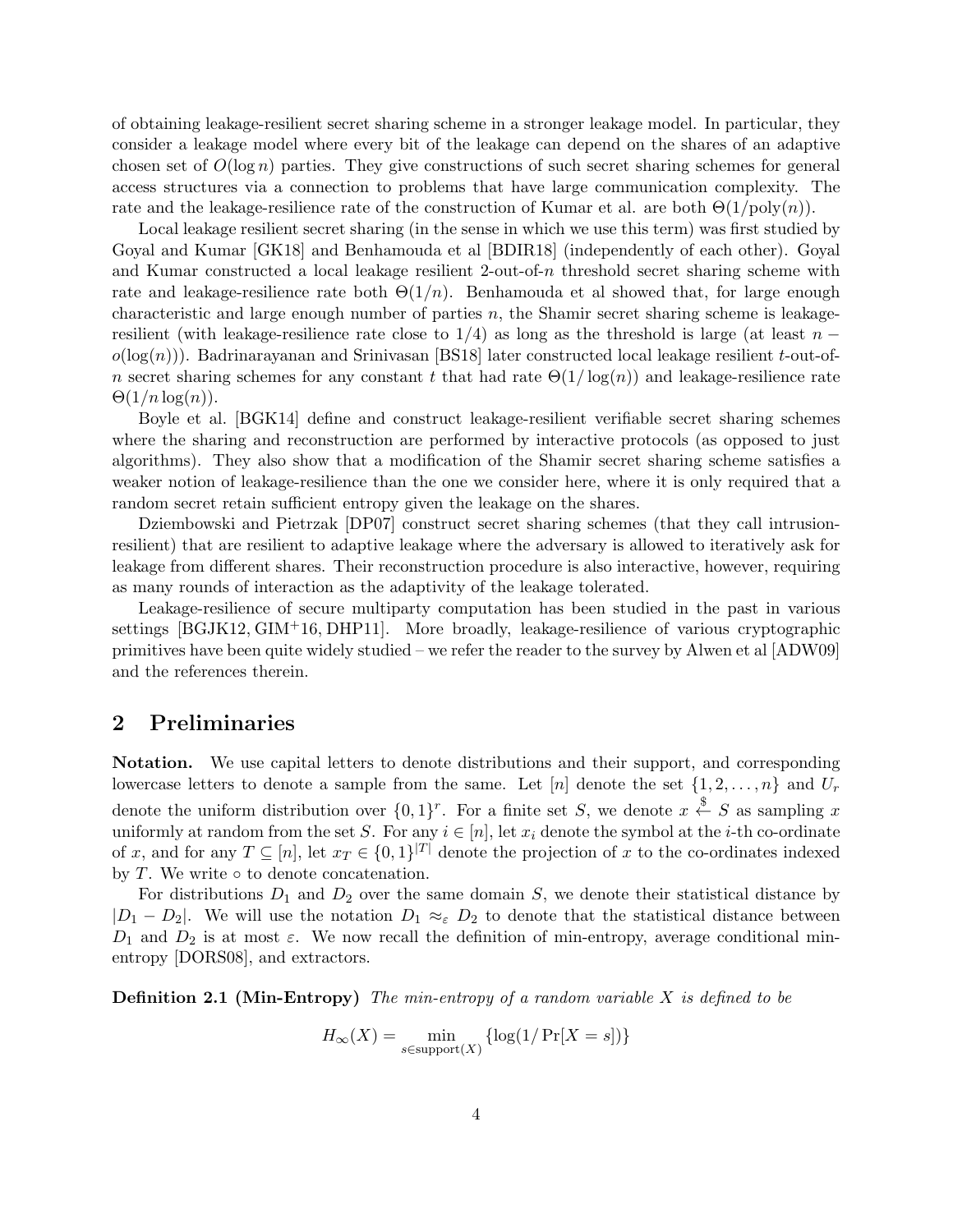**Definition 2.2 (Average Conditional Min-Entropy [\[DORS08\]](#page-13-10))** For random variables  $(X, W)$ , the average conditional min-entropy of  $X$  given  $W$  is defined as

$$
\widetilde{H}_{\infty}(X|W) = \log \left( E_{w \leftarrow W} \left[ \max_{x} \Pr[X=x|W=w] \right] \right) = -\log E \left[ 2^{-H_{\infty}(X|W=w)} \right]
$$

Definition 2.3 (Strong seeded extractor) A function Ext :  $\{0,1\}^n \times \{0,1\}^d \rightarrow \{0,1\}^m$  is called a strong seeded extractor for min-entropy k and error  $\varepsilon$  if for any  $(n, k)$ -source X and an independent uniformly random string  $U_d$ , we have

<span id="page-4-1"></span>
$$
|\text{Ext}(X, U_d) \circ U_d - U_m \circ U_d| < \varepsilon,
$$

where  $U_m$  is independent of  $U_d$ . Further if the function  $Ext(\cdot, u)$  is a linear function over  $\mathbb{F}_2$  for every  $u \in \{0,1\}^d$ , then Ext is called a linear seeded extractor.

An average case seeded extractor requires that if a source  $X$  has average case conditional minentropy  $H_{\infty}(X|Z) \geq k$  then the output of the extractor is uniform even when Z is given. We recall the following lemma from [\[DORS08\]](#page-13-10) which states that every strong seeded extractor is also an average-case strong extractor.

**Lemma 2.4** ( [\[DORS08\]](#page-13-10)) For any  $\delta > 0$ , if Ext is a  $(k, \varepsilon)$ -strong seeded extractor then it is also  $a(k+\log(\frac{1}{\delta}))$  $(\frac{1}{\delta})$ ,  $\varepsilon + \delta$ ) average case strong extractor.

### 2.1 Secret Sharing Scheme

We first give the definition of a k-monotone access structure, then define a sharing function and finally define a secret sharing scheme.

<span id="page-4-0"></span>**Definition 2.5** (k-Monotone Access Structure) An access structure A is said to be monotone if for any set  $S \in \mathcal{A}$ , any superset of S is also in A. We will call a monotone access structure A as k-monotone if for any  $S \in \mathcal{A}, |S| \geq k$ .

**Definition 2.6 (Sharing Function [\[Bei11\]](#page-12-6))** Let  $[n] = \{1, 2, ..., n\}$  be a set of identities of n parties. Let  $M$  be the domain of secrets. A sharing function Share is a randomized mapping from M to  $S_1 \times S_2 \times \ldots \times S_n$ , where  $S_i$  is called the domain of shares of party with identity i. For a set  $T \subseteq [n]$ , we denote Share $(m)_T$  to be a restriction of Share $(m)$  to its T entries.

**Definition 2.7**  $((A, n, \varepsilon_c, \varepsilon_s)$ -Secret Sharing Scheme [\[Bei11\]](#page-12-6)) Let M be a finite set of secrets, where  $|M| \geq 2$ . Let  $[n] = \{1, 2, ..., n\}$  be a set of identities (indices) of n parties. A sharing function Share with domain of secrets M is a  $(A, n, \varepsilon_c, \varepsilon_s)$ -secret sharing scheme with respect to monotone access structure  $A$  if the following two properties hold :

• Correctness: The secret can be reconstructed by any set of parties that are part of the access structure A. That is, for any set  $T \in \mathcal{A}$ , there exists a deterministic reconstruction function  $\text{Rec}: \otimes_{i \in T} S_i \to M \text{ such that for every } m \in M$ ,

$$
\Pr[\mathsf{Rec}(\mathsf{Share}(m)_T) = m] = 1 - \varepsilon_c
$$

where the probability is over the randomness of the Share function.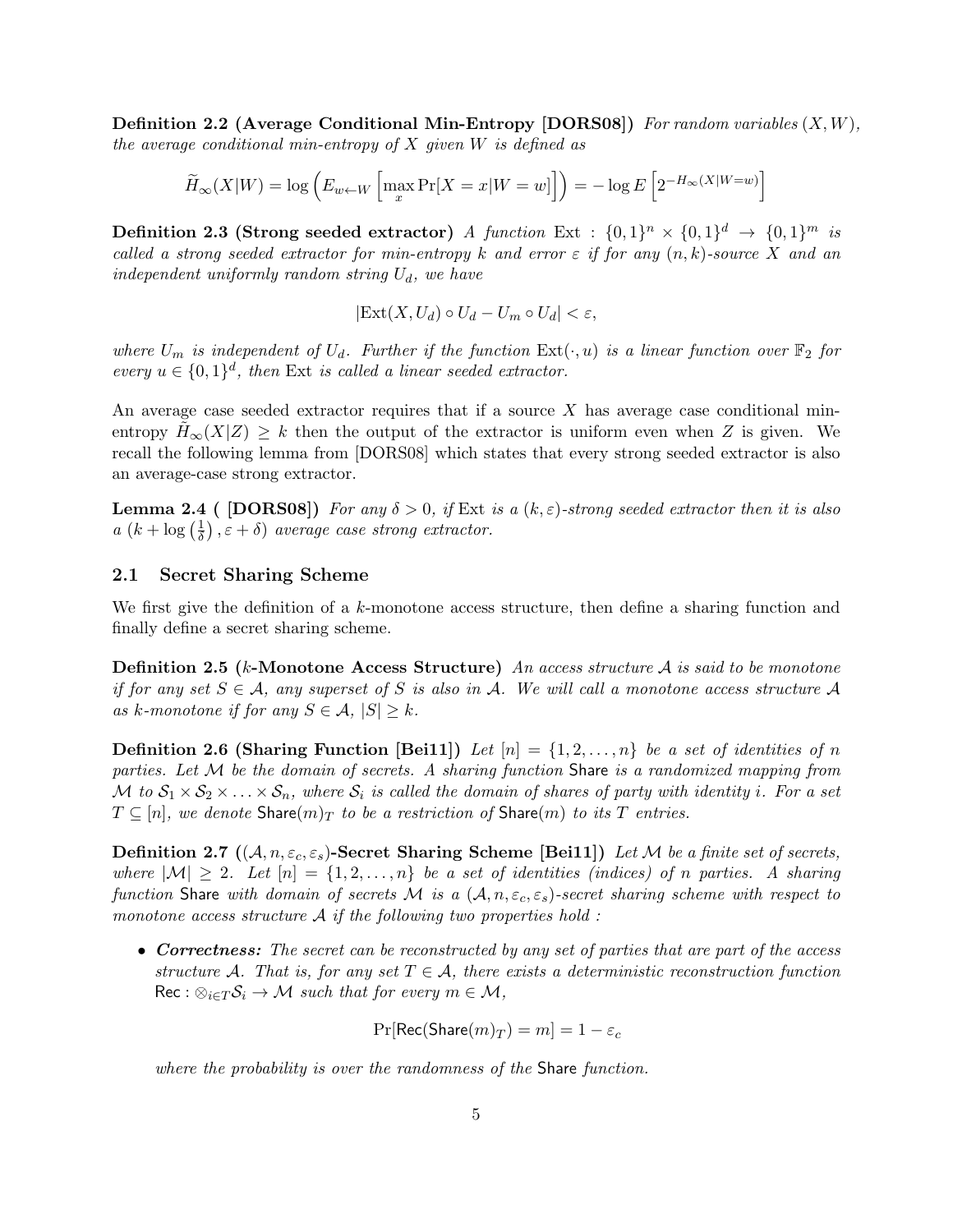• Statistical Privacy: Any collusion of parties not part of the access structure should have almost no information about the underlying secret. More formally, for any unauthorized set  $U \subseteq [n]$  such that  $U \notin \mathcal{A}$ , and for every pair of secrets  $m_0, m_1 \in M$ , for any computationally unbounded distinguisher  $D$  with output in  $\{0, 1\}$ , the following holds :

$$
|\Pr[D(\text{Share}(m_0)_U) = 1] - \Pr[D(\text{Share}(m_1)_U) = 1]| \le \varepsilon_s
$$

We define the rate of the secret sharing scheme as  $\lim_{|m|\to\infty} \frac{|m|}{\max_{i\in[n]} |S_i|}$  $\overline{\max_{i \in [n]} |\mathsf{Share}(m)_i|}$ 

Remark 2.8 (Threshold Secret Sharing Scheme) For ease of notation, we will denote a tout-of-n threshold secret sharing scheme as  $(t, n, \varepsilon_c, \varepsilon_s)$ -secret sharing scheme.

## 3 Leakage Resilient Secret Sharing Scheme

In this section, we will define and construct a leakage resilient secret sharing scheme against a class of local leakage functions. We first recall the definition of a leakage resilient secret sharing scheme from [\[GK18\]](#page-14-8).

<span id="page-5-0"></span>Definition 3.1 (Leakage Resilient Secret Sharing Scheme [\[GK18\]](#page-14-8)) An  $(A, n, \varepsilon_c, \varepsilon_s)$  secret sharing scheme (Share, Rec) for message space M is said to be  $\varepsilon$ -leakage resilient against a leakage family F if for all functions  $f \in \mathcal{F}$  and for any two messages  $m_0, m_1 \in \mathcal{M}$ :

 $|f(\text{Share}(m_0)) - f(\text{Share}(m_1))| < \varepsilon$ 

We will transform any secret sharing scheme to a leakage resilient secret sharing scheme against the local leakage function family. We first recall the definition of this function family.

**Local Leakage Function Family.** Let Share :  $M \to S_1 \times S_2 \dots \times S_n$ . We are interested in constructing leakage resilient secret sharing schemes against the specific function family  $\mathcal{F}_{A,\mu}$  =  ${f_{K,\vec{\tau}}: K \subseteq [n], K \not\in \mathcal{A}, \tau_i: \mathcal{S}_i \to \{0,1\}^{\mu} \}$  where  $f_{K,\vec{\tau}}$  on input (share<sub>1</sub>,..., share<sub>n</sub>) outputs share<sub>i</sub> for each  $i \in K$  in the clear and outputs  $\tau_i(\text{share}_i)$  for every  $i \in [n] \setminus K$ . Following [\[BDIR18\]](#page-12-3), we will call secret sharing schemes resilient to  $\mathcal{F}_{\mathcal{A}, \vec{\tau}}$  as local leakage resilient secret sharing. We will define the leakage-resilience rate of such secret sharing schemes to be  $\lim_{\mu\to\infty} \frac{\mu}{\max_{i\in[1]} |S_i|}$  $\frac{\mu}{\max_{i\in[n]}|\mathsf{Share}(m)_i|}.$ 

**Remark 3.2** We remark that definition [3.1](#page-5-0) is satisfiable against the leakage function class  $\mathcal{F}_{A,\mu}$ (for any  $\mu > 0$ ) only if the access structure is 2-monotone (see Definition [2.5\)](#page-4-0). Hence, in the rest of the paper, we will concentrate on 2-monotone access structures.

### 3.1 The Compiler

We will give a compiler that takes any  $(A, n, \varepsilon_c, \varepsilon_s)$  secret sharing scheme for any 2-monotone A and outputs a local leakage resilient secret sharing scheme for  $A$ . We give the description of the compiler in Figure [1.](#page-6-0)

<span id="page-5-1"></span>**Theorem 3.3** Consider any 2-monotone access structure A and  $\mu \in \mathbb{N}$  and a secret domain M with secrets of length m. Suppose for some  $\eta, d, \rho \in \mathbb{N}$  and  $\varepsilon_c, \varepsilon_s, \varepsilon \in [0,1)$ , the following exist: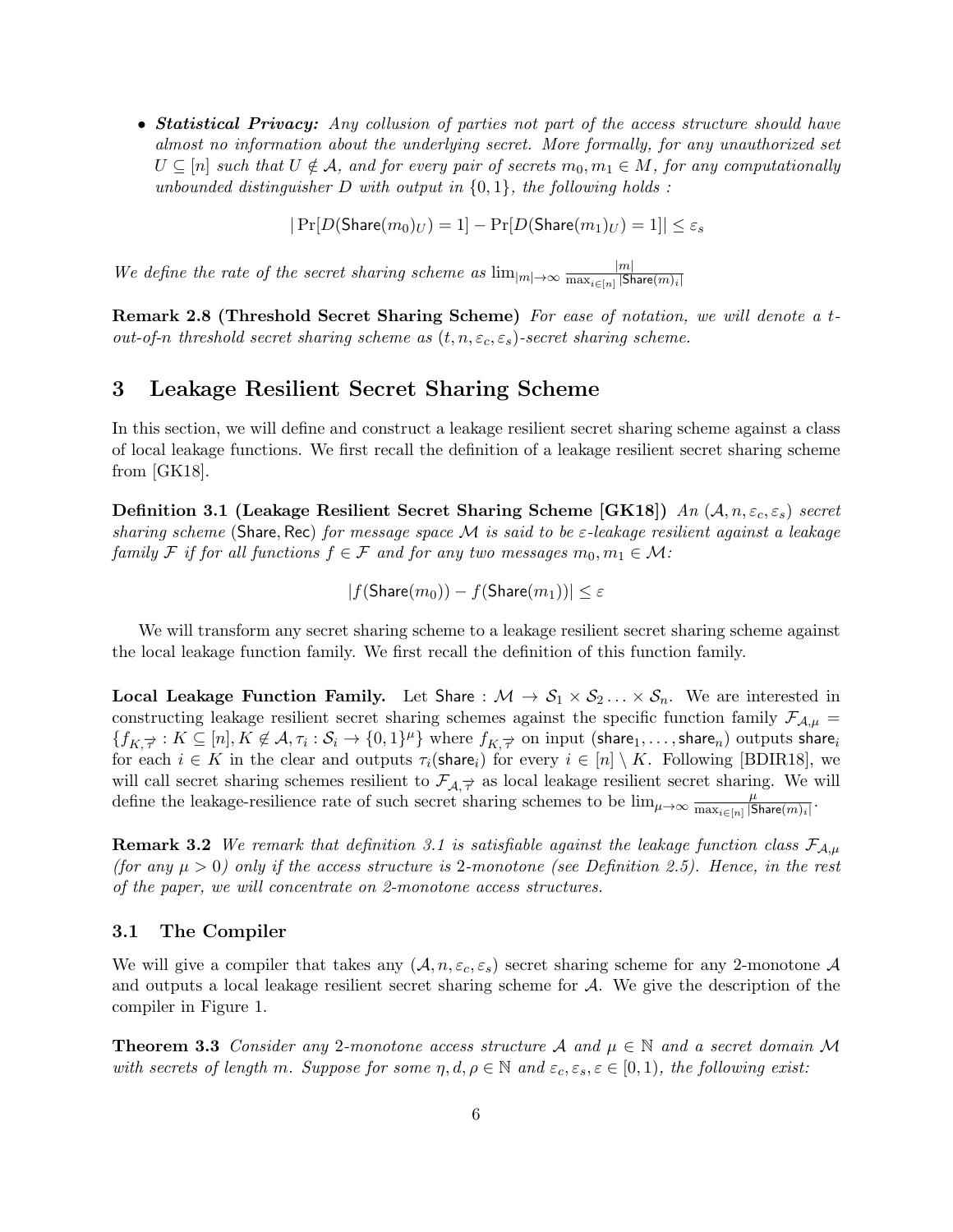Let (Share, Rec) be a  $(A, n, \varepsilon_c, \varepsilon_s)$  secret sharing scheme for sharing secrets from M with share size equal to  $\rho$  bits. Let  $(\textsf{Share}_{(2,n)}, \textsf{Rec}_{(2,n)})$  be a 2-out-of-n Shamir Secret sharing. Let Ext:  $\{0,1\}^{\eta} \times \{0,1\}^d \to \{0,1\}^{\rho}$  be a  $(\eta - \mu, \varepsilon)$ -average-case, strong seeded extractor. LRShare : To share a secret  $m \in \mathcal{M}$ : 1. Run Share(m) to obtain the shares  $(Sh_1, \ldots, Sh_n)$ . 2. Choose an uniform seed  $s \stackrel{\$}{\leftarrow} \{0,1\}^d$  and a masking string  $r \stackrel{\$}{\leftarrow} \{0,1\}^{\rho}$ . 3. For each  $i \in [n]$  do: (a) Choose  $w_i \overset{\$}{\leftarrow} \{0,1\}^{\eta}$ . (b) Set  $\mathsf{Sh}_i'=\mathsf{Sh}_i \oplus \mathrm{Ext}(w_i,s).$ 4. Run  $\textsf{Share}_{(2,n)}(s,r)$  to obtain  $S_1,\ldots,S_n.$ 5. Output share<sub>i</sub> as  $(w_i, Sh'_i \oplus r, S_i)$ . LRRec : Given the shares share<sub>j1</sub>, share<sub>j2</sub>, . . . , share<sub>je</sub> where  $K = \{j_1, \ldots, j_k\} \in A$  do: 1. For each  $i \in K$ , parse share<sub>i</sub> as  $(w_i, S'_i, S_i)$ . 2. Run  $\mathsf{Rec}_{(2,n)}(S_{j_1},S_{j_2})$  to recover  $(s,r)$ 3. For each  $i \in K$  do: (a) Compute  $\mathsf{Sh}_i' = S_i' \oplus r$ . (b) Recover  $\mathsf{Sh}_i$  by computing  $\mathsf{Sh}'_i \oplus \mathrm{Ext}(w_i,s)$ . 4. Run  $\mathsf{Rec}(\mathsf{Sh}_{j_1}, \ldots, \mathsf{Sh}_{j_k})$  to recover the secret  $m$ .

#### <span id="page-6-0"></span>Figure 1: Local Leakage-Resilient Secret Sharing

- A  $(A, n, \varepsilon_c, \varepsilon_s)$  secret sharing scheme for the secret domain M with share length  $\rho$ .
- A  $(\eta \mu, \varepsilon)$ -average-case strong seeded extractor Ext :  $\{0,1\}^{\eta} \times \{0,1\}^d \rightarrow \{0,1\}^{\rho}$ .

Then, the construction in Figure [1,](#page-6-0) when instantiated with these, is a  $(A, n, \varepsilon_c, \varepsilon_s)$  secret sharing scheme for M that is  $2(\varepsilon_s + n \cdot \varepsilon)$ -leakage resilient against  $\mathcal{F}_{\mathcal{A},\mu}$ . It has share size  $(\eta + 2\rho + d)$ .

We leave the proof of Theorem [3.3](#page-5-1) to the full version of this paper [\[SV18\]](#page-14-10).

### 3.2 Instantiation

Using state-of-the-art explicit constructions of strong seeded extractors from the work of Guruswami, Umans, and Vadhan [\[GUV09\]](#page-14-11) (along with Lemma [2.4\)](#page-4-1), we get the following corollary that represents the best asymptotics our construction achieves.

Corollary 3.4 If there exists a secret sharing scheme for a 2-monotone access structure A with rate R, then there exists an  $\varepsilon$ -local leakage resilient secret sharing for A for some negligible  $\varepsilon$  with rate  $R/3.01$  and leakage-resilience rate 1.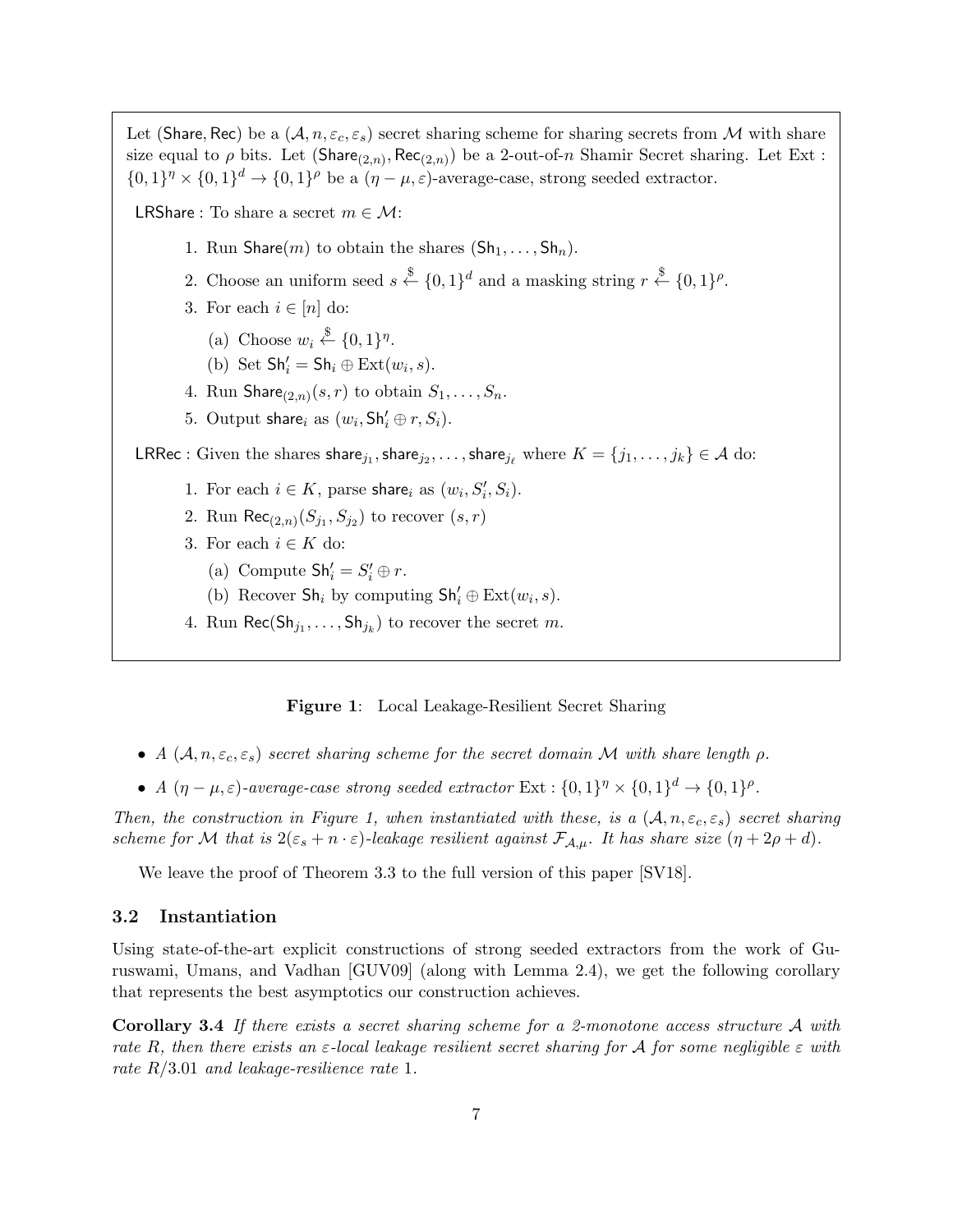Note that here, negligible means negligible in the length of the secret  $m$  and the amount of leakage  $\mu$ . For the special case of threshold secret sharing scheme for which we know constructions with rate 1 [\[Sha79\]](#page-14-0), we obtain the following corollary.

**Corollary 3.5** For any  $n, t \in \mathbb{N}$  such that  $t \leq n$  and some negligible  $\varepsilon$ , there is an  $\varepsilon$ -local leakage resilient t-out-of-n threshold secret sharing scheme with rate  $\Omega(1)$ , and leakage-resilience rate 1.

A Simpler Scheme. We next present an alternative instantiation of our LRSS scheme using the inner product function over finite fields as the extractor. While this instantiation has asymptotically worse rate and leakage-resilience rate than the one above, it is also much simpler, computationally more efficient, and easier to analyze for concrete parameters. Details regarding the performance of our implementation of this scheme for threshold secret sharing are presented in Section [4.](#page-8-0)

Let  $\mathbb F$  be a finite field, and  $IP : \mathbb F^n \times \mathbb F^n \to \mathbb F$  be the inner product function given by:

$$
IP((x_1,\ldots,x_\eta),(s_1\ldots,s_\eta))=\sum_ix_is_i
$$

The leftover hash lemma implies that IP is a  $(k, \varepsilon)$  strong seeded extractor for any k and  $\varepsilon$  such that  $\log |\mathbb{F}| < k - 2 \log(1/\varepsilon)$  (see, for instance, Theorem 6.18 and its proof in [\[Vad12\]](#page-14-12); see also [\[CG88\]](#page-13-11)). Note that here, the source of the extractor is in  $\mathbb{F}^{\eta}$ , and its output is  $\varepsilon$ -close to the uniform distribution over F.

We now instantiate the construction in Figure [1](#page-6-0) as follows (note that below,  $\mu$  is still the number of bits leaked, while  $\eta$  is the number of field elements):

- We pick  $\mathbb F$  that is larger than both the message space and the number of shares n.
- We use Shamir secret sharing over the field F as the underlying secret sharing scheme. Without loss of generality, we treat the secrets to be shared as elements of F.
- Given  $\mu$  and  $\varepsilon$ , we set  $\eta$  so that the above inner product is a  $(\eta \cdot \log |\mathbb{F}| \mu, \varepsilon/2n)$ -average-case strong seeded extractor. Following Lemma [2.4,](#page-4-1) this can be done by setting it so that the inner product is a  $(\eta \cdot \log |\mathbb{F}| - \mu - \log(4n/\varepsilon), \varepsilon/4n)$ -strong seeded extractor. That is, we set  $\eta$  to be  $\left[1+\frac{\mu}{\log|\mathbb{F}|}+\frac{3\log(4n/\varepsilon)}{\log|\mathbb{F}|}\right]$ .

We also make the following modifications in order for the construction to be compatible with our extractor:

- The seed s and the  $w_i$ 's are now drawn at random from  $\mathbb{F}^{\eta}$ , and the masking string r is a random element of F.
- All XOR operations are replaced with addition over F.

The share size above is  $(2\eta + 2) \log |\mathbb{F}|$ . This gives us the following corollary.

**Corollary 3.6** For any  $n, t \in \mathbb{N}$  such that  $t \leq n$  and  $\varepsilon \in (0, 1)$ , the construction in Figure [1,](#page-6-0) when instantiated with the inner product function (and modified) as above, is an  $\varepsilon$ -local leakage resilient t-out-of-n threshold secret sharing scheme that has rate  $\Omega(1)$ , and leakage-resilience rate  $1/2$ .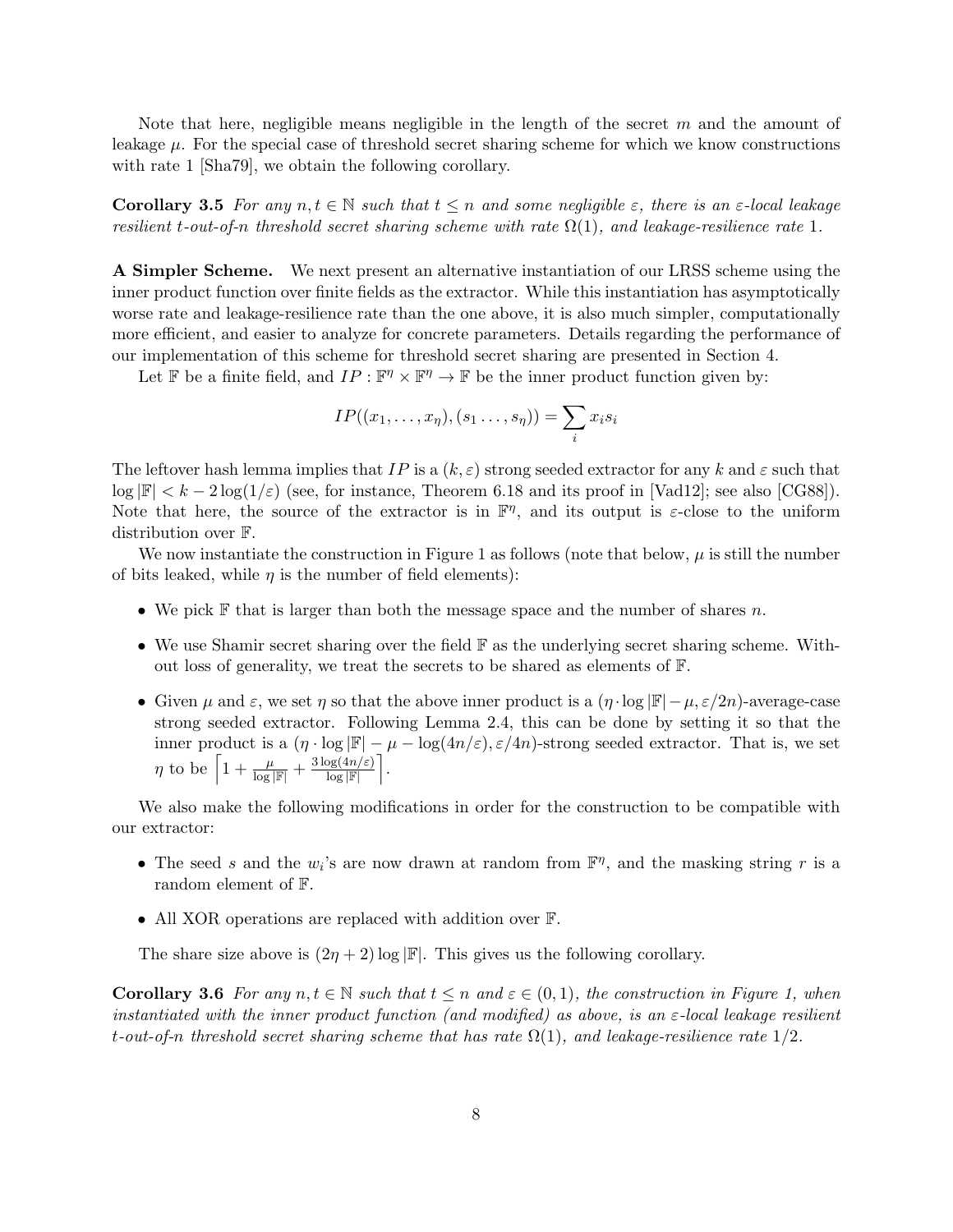# <span id="page-8-0"></span>4 Performance Evaluation

We implement our leakage resilient secret sharing scheme instantiated with Shamir secret sharing scheme [\[Sha79\]](#page-14-0) and the inner product function. In this section, we report on the performance of the instantiation. We will evaluate the (multiplicative) computational overhead and storage overhead of our scheme compared to the Shamir secret sharing scheme in different settings.

### <span id="page-8-2"></span>4.1 Implementation Details

We choose  $\mathbb{F} = \mathbb{Z}_p$  for a prime p with bit length 128 as the finite field for Shamir secret sharing scheme, namely  $\log |\mathbb{F}| = 128$ . Secrets to be shared are elements in the field, of length 128. We fix the statistical distance  $\varepsilon = 2^{-80}$ . The big number arithmetic operations are implemented using the Relic library [\[AG\]](#page-12-7). All the experiments are run on a machine with 4-core 2.9 GHz CPU and 16 GB of RAM.

| $\boldsymbol{n}$ | $\eta$    | share | $\mu$              | f             | Storage Overhead |
|------------------|-----------|-------|--------------------|---------------|------------------|
| $\overline{2}$   | 3         | 1024  | $\leq 7$           | ${}_{0.6\%}$  | 8                |
|                  | 4         | 1280  | $\leq 135$         | $\leq 10.5\%$ | 10               |
|                  | 5         | 1536  | $\leq 263$         | $\leq 17.1\%$ | 12               |
|                  | 6         | 1792  | $<$ 391            | $\leq 21.8\%$ | 14               |
|                  | 9         | 2560  | $\overline{< 775}$ | $\leq 30.2\%$ | 20               |
|                  | 19        | 5120  | $\overline{<}2055$ | $\leq 40.1\%$ | 40               |
|                  | 39        | 10240 | < 4615             | $< 45.1\%$    | 80               |
|                  | 197       | 50688 | $\leq 24839$       | $\leq 49.0\%$ | 396              |
|                  | 4         | 1280  | < 118              | $< 9.2\%$     | 10               |
|                  | 5         | 1536  | ${}_{246}$         | $\leq 16.0\%$ | 12               |
|                  | 6         | 1792  | < 374              | $\leq 20.8\%$ | 14               |
| 100              | 10        | 2816  | < 886              | $\leq 31.5\%$ | 22               |
|                  | <b>20</b> | 5376  | ${}_{\leq 2166}$   | ${}<$ 40.3\%  | 42               |
|                  | 40        | 10496 | < 4726             | $< 45.0\%$    | 82               |
|                  | 204       | 52480 | < 25718            | $<$ 49.0\%    | 410              |

<span id="page-8-1"></span>**Table 1:** Settings of leakage fraction of the secret shares.  $\mu$  is the number of bits of leakage the scheme is resilient to, and f is  $\mu$  as a percentage of the share size.

We evaluated the runtime for our leakage resilient secret sharing scheme for various settings of  $(n, t)$  and leakage fraction of the secret shares. Table [1](#page-8-1) listed different settings of the secret share leakage, where  $\eta$  is the number of field elements in the inner product function (the minimum number of which is 3),  $|\text{share}|$  is the size of a single secret share in bits,  $\mu$  is the maximal allowed number of leaked bits of every secret share, and  $f$  is the maximal allowed leakage fraction of the secret shares (that is,  $\frac{\mu}{|\text{share}|}$ ). For the purpose of illustration we only listed the settings for  $n = 2$ and  $n = 100$  in the table. The threshold t does not affect the values, so we omit that in the table.

Concretely, we can compute the size of a secret share  $|\text{share}| = 256\eta + 256$ , which grows linearly in  $\eta$ . The maximal number of leaked bits is  $\mu = 128\eta - 3 \cdot \log(2^{82} \cdot n) - 128$ , which also grows linearly in  $\eta$  for a fixed n. The maximal allowed leakage fraction is

$$
f = \frac{128\eta - 3 \cdot \log(2^{82} \cdot n) - 128}{256\eta + 256} = \frac{\mu}{|\text{share}|} = \frac{1}{2} - \frac{3 \cdot \log(2^{82} \cdot n) + 256}{256\eta + 256},
$$

which grows hyperbolically in  $\eta$  for a fixed n and approaches  $\frac{1}{2}$  when  $\eta$  goes to infinity.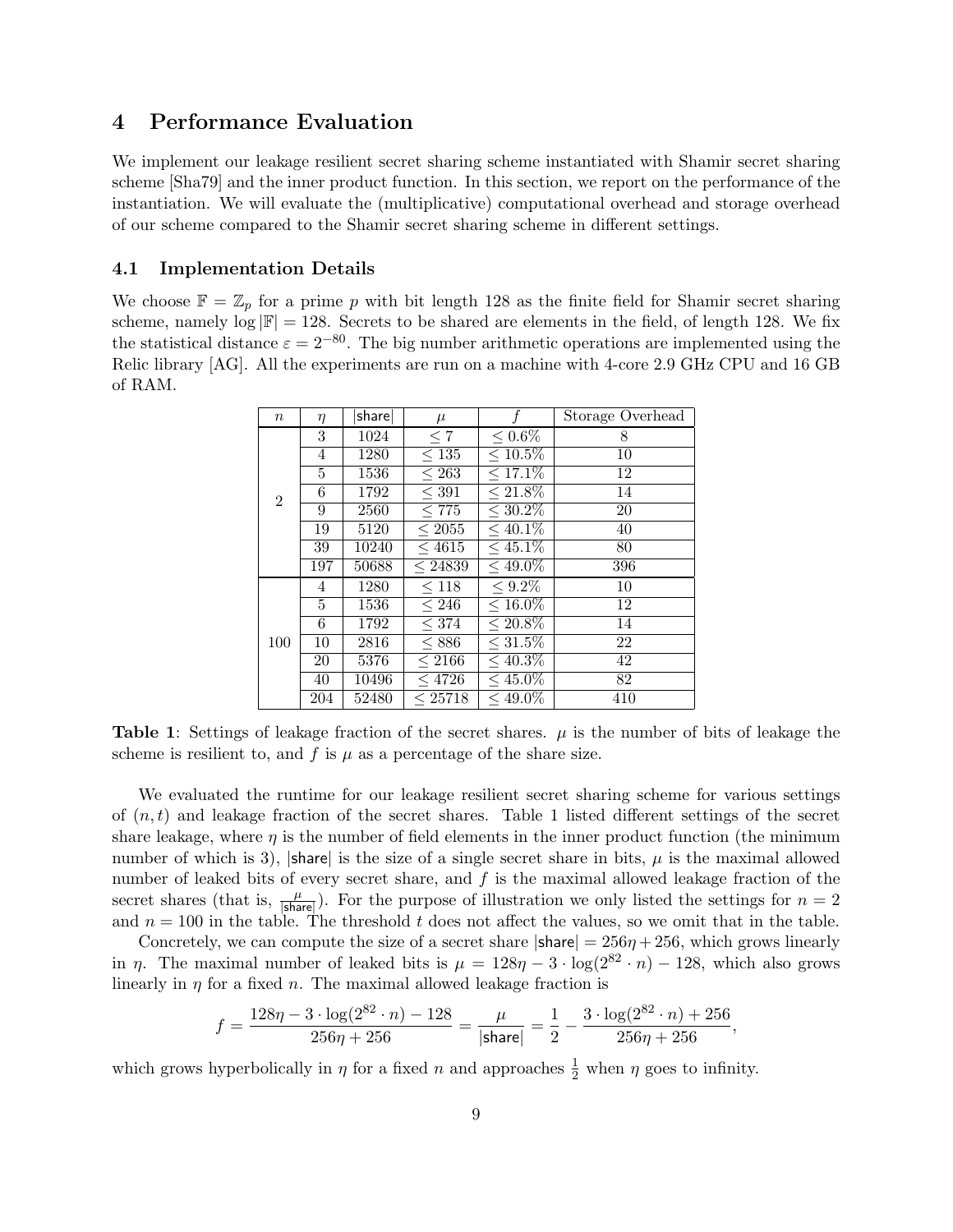In our experiments, we will set the maximal allowed leakage fraction  $f$  to be the following values:  $0.1\%$ ,  $1\%$ ,  $10\%$ ,  $20\%$ ,  $30\%$ ,  $40\%$ ,  $45\%$ ,  $49\%$ , and set  $\eta$  correspondingly in different settings of  $(n, t)$ . We will actually control the parameter  $\eta$  in the experiments.

**Storage Overhead** As mentioned above, the size of a secret share of our scheme is  $|\text{share}| =$  $256\eta + 256$  bits. A secret share of Shamir secret sharing scheme is a field element of 128 bits. Hence the storage overhead of secret shares of our scheme compared with Shamir is

Storage Overhead = 
$$
\frac{256\eta + 256}{128} = 2\eta + 2
$$
.

The concrete storage overhead in different settings are also listed in Table [1.](#page-8-1)

#### 4.2 Computational Overhead

In this section we evaluate the performance of our leakage resilient secret sharing scheme by analyzing the multiplicative computational overhead compared to the Shamir secret sharing scheme in different settings of  $(n, t, f)$ . We will show how the computational overhead changes with each parameter.

|  | 4.2.1 Overhead Growth with f, $\eta$ , and $\mu$ |  |  |  |  |  |  |
|--|--------------------------------------------------|--|--|--|--|--|--|
|--|--------------------------------------------------|--|--|--|--|--|--|

| (n,t)      | Shamir         | $= 0.1\%$ | $=1\%$ | $= 10\%$ | $= 20\%$ | $=30\%$ | $=40%$ | $=45%$ | $=49\%$ |
|------------|----------------|-----------|--------|----------|----------|---------|--------|--------|---------|
| (2, 2)     | 4.16 $\mu$ s   | 7.08      | 9.78   | 9.78     | 13.8     | 19.6    | 38.7   | 83.5   | 406     |
| (5, 2)     | 4.74 $\mu$ s   | 10.9      | 14.2   | 14.2     | 18.9     | 28.9    | 63.1   | 128    | 644     |
| (5, 3)     | $8.04 \ \mu s$ | 6.52      | 9.27   | 9.27     | 13.4     | 19.7    | 41.7   | 81.0   | 414     |
| (10, 2)    | 6.70 $\mu$ s   | 18.8      | 18.8   | 18.8     | 26.8     | 40.7    | 82.7   | 172    | 822     |
| (10, 5)    | 19.5 $\mu$ s   | 7.51      | 7.51   | 7.51     | 9.55     | 17.1    | 33.3   | 61.6   | 300     |
| (10, 10)   | $39.2 \ \mu s$ | 3.81      | 3.81   | 3.81     | 4.89     | 8.08    | 16.8   | 29.7   | 134     |
| (100, 2)   | 41.4 $\mu$ s   | 23.6      | 23.6   | 26.1     | 38.2     | 74.1    | 138    | 292    | 1319    |
| (100, 50)  | $1.13$ ms      | 1.72      | 1.72   | 1.75     | 2.29     | 2.83    | 4.58   | 9.78   | 46.1    |
| (100, 100) | $2.27$ ms      | 1.36      | 1.36   | 1.44     | 1.68     | 2.13    | 3.16   | 5.01   | 21.2    |

<span id="page-9-0"></span>Table 2: Runtime of Shamir secret sharing scheme and computational overhead of our scheme when  $(n, t)$  are fixed and f is increasing.

Table [2](#page-9-0) shows the runtime of Shamir secret sharing for generating shares of a single secret in different settings of  $(n, t)$ . For each setting of  $(n, t)$ , we evaluate the computational overhead of our scheme in generating secret shares compared with Shamir, and show overhead growth with f. The reported time is an average of 10,000 secret share generation.

Figure [2](#page-10-0) plotted the computational overhead growth with f in different settings of  $(n, t)$ . As shown in the figure, the overhead grows rapidly with f especially when  $f \geq 40\%$  in all settings. We plotted another graph showing the overhead growth with  $\eta$  and it is roughly linear. From Section [4.1](#page-8-2) we know that  $\mu$  grows linear in  $\eta$ , hence the overhead also grows linear in  $\mu$ . Since f grows hyperbolically in  $\eta$ , the overhead also grows hyperbolically in  $f$ .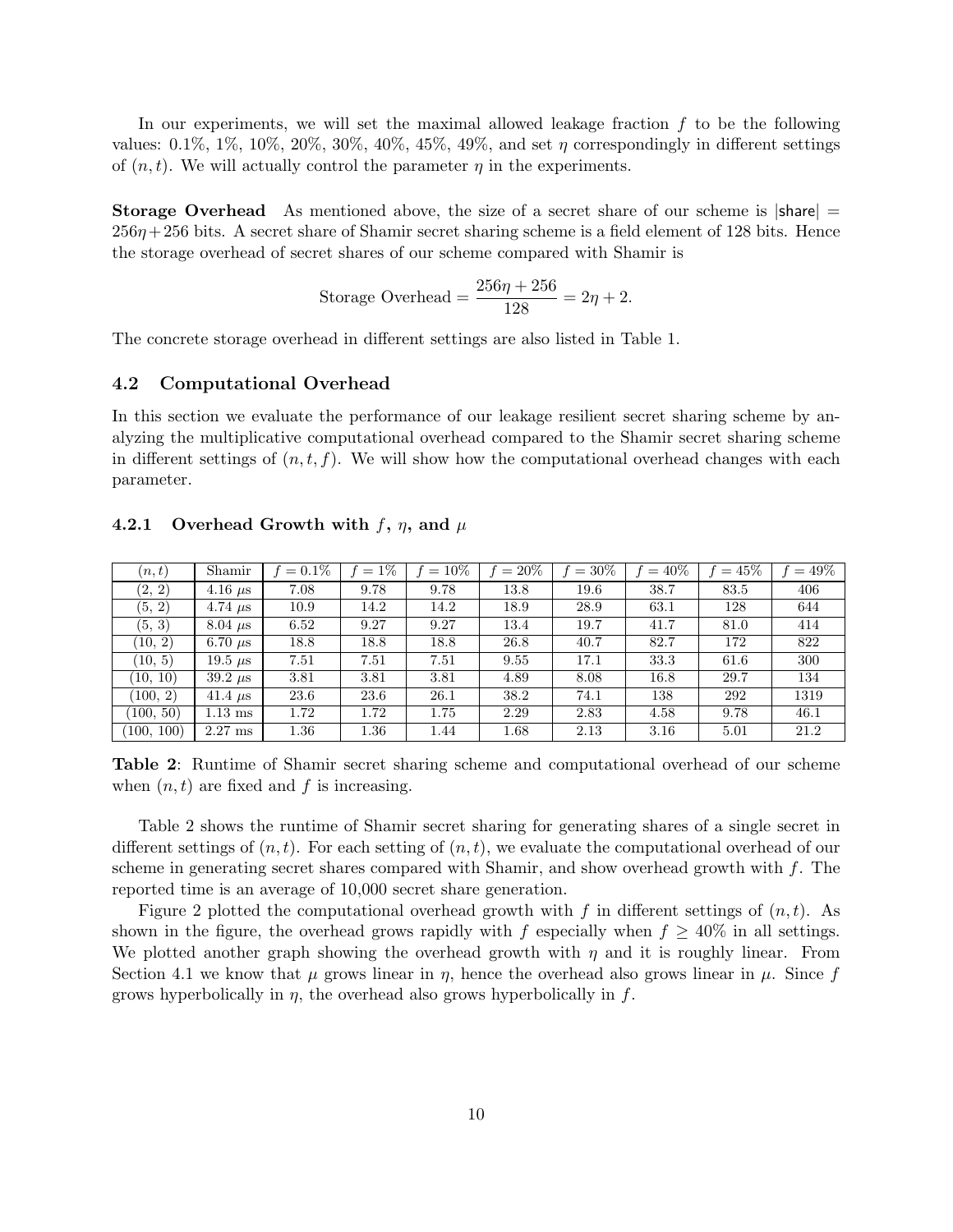

**Figure 2:** Computational overhead growth with f and  $\eta$  in different settings of  $(n, t)$ . The figure on the left has logarithmic scale on y-axis.

<span id="page-10-0"></span>

|                          | (n, f)        |       | $t=2$ | $t=3$ | $t=4$ | $t=5$  | $t=6$  | $t=7$        | $t=8$ |      | $t=9$  | $t=10$ |           |
|--------------------------|---------------|-------|-------|-------|-------|--------|--------|--------------|-------|------|--------|--------|-----------|
|                          | $(10, 0.1\%)$ |       | 16.8  | 10.1  | 8.61  | 7.51   | 5.76   | 4.62         | 4.47  |      | 4.31   | 3.81   |           |
|                          | $(10, 20\%)$  |       | 26.8  | 15.5  | 12.2  | 9.55   | 8.16   | 7.39<br>6.93 |       | 6.20 |        | 5.30   |           |
|                          | $(10, 49\%)$  |       | 822   | 553   | 395   | 300    | 241    | 209<br>188   |       |      | 160    | 134    |           |
| (n, f)                   |               | $t=2$ | $t=3$ | $t=5$ | $t=7$ | $t=10$ | $t=20$ | $t=30$       |       |      | $t=50$ | $t=70$ | $t = 100$ |
| $(100, 0.1\%)$           |               | 23.6  | 15.3  | 8.55  | 6.31  | 4.55   | 3.07   |              | 2.10  |      | 1.72   | 1.66   | 1.36      |
| $(100, 20\%)$            |               | 38.2  | 26.1  | 16.5  | 10.2  | 7.36   | 5.10   | 3.01         |       |      | 2.29   | 1.79   | 1.68      |
| $(100, 49\overline{\%)}$ |               | 1319  | 828   | 524   | 341   | 205    | 117    | 77.9         |       |      | 46.1   | 34.0   | 21.2      |

<span id="page-10-1"></span>**Table 3:** Computational overhead of our scheme when  $(n, f)$  are fixed and t is increasing.

#### 4.2.2 Overhead Growth with t

Table [3](#page-10-1) shows the computational overhead of our scheme in generating secret shares compared with Shamir secret sharing scheme. For different settings of  $(n, f)$ , we show the overhead growth with the threshold t.

As plotted in Figure [3,](#page-11-2) the overhead decreases rapidly when  $t$  increases in all settings. In fact, we can compute the asymptotic computational overhead of our scheme compared with Shamir by counting the total number of multiplications in both schemes. Let  $T(n, t)$  be the runtime of  $t$ -out-of- $n$  Shamir secret sharing scheme. Then we have

Computational Overhead 
$$
= \frac{T(n,t) + (\eta + 1) \cdot T(n,2) + \eta \cdot n}{T(n,t)} = 1 + \frac{(\eta + 1) \cdot T(n,2) + \eta \cdot n}{T(n,t)}
$$

$$
= 1 + \frac{(\eta + 1) \cdot 2n + \eta \cdot n}{n \cdot t} = 1 + \frac{3\eta + 2}{t}.
$$

Therefore the overhead approaches 1 when t goes to infinity in any setting of  $(n, f)$ .

#### 4.2.3 Overhead Growth with n

Table [4](#page-11-3) shows the computational overhead of our scheme when f and the fraction of threshold  $t/n$  are fixed and the number of parties n is increasing. As plotted in Figure [4,](#page-12-8) the overhead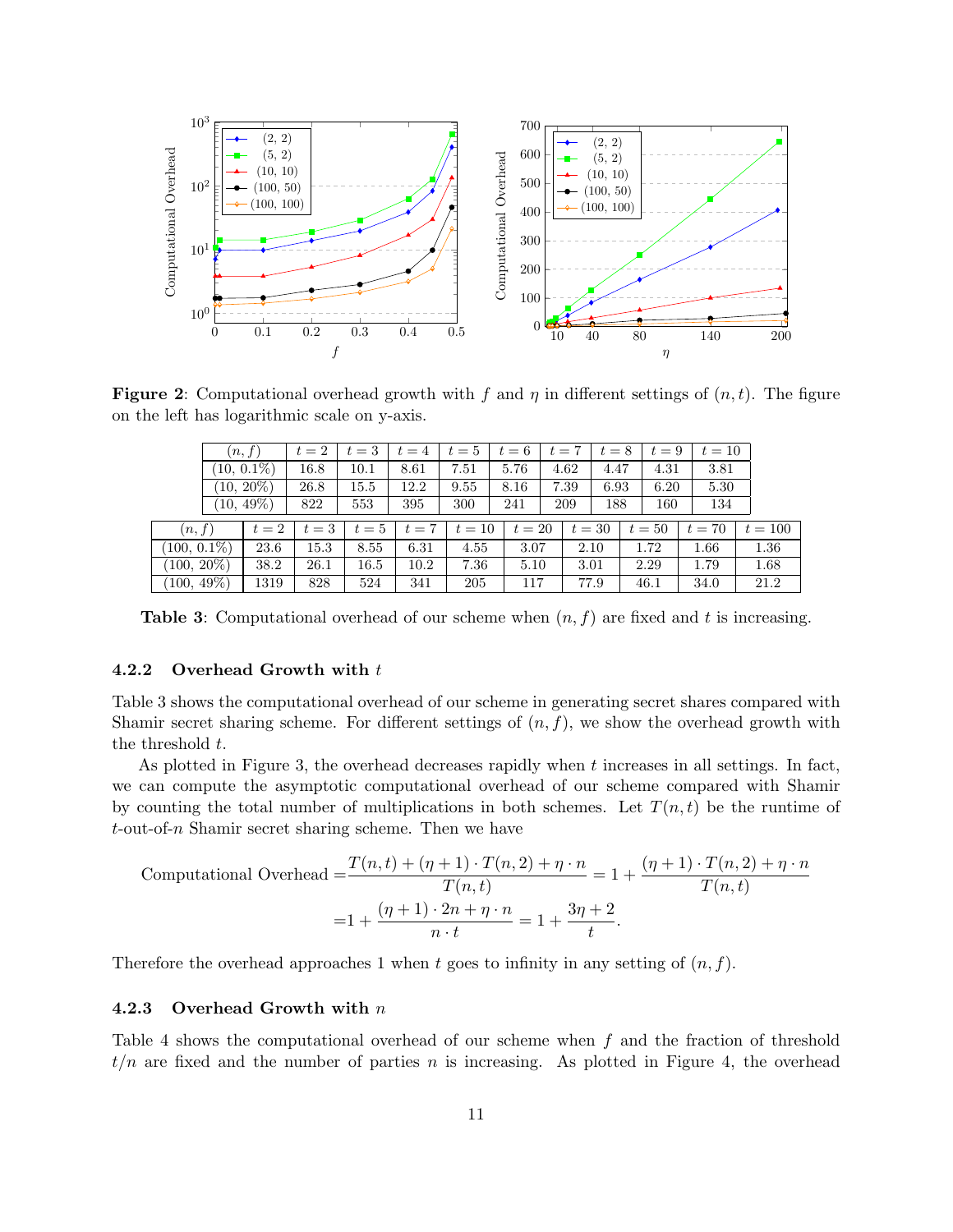

**Figure 3:** Computational overhead growth with t in different settings of  $(n, f)$ . The figure on the right has logarithmic scale on x-axis.

<span id="page-11-2"></span>

| (t/n, f)        |     | $n=20$ | $n=30$ | $n=40$ | $n=60$ | $n = 100$ | $n = 200$ |      | $n=500$   |      | $n = 1000$ |  |
|-----------------|-----|--------|--------|--------|--------|-----------|-----------|------|-----------|------|------------|--|
| $(1/10, 0.1\%)$ |     | 18.8   | 13.8   | 9.52   | 7.85   | 5.12      | 3.42      |      | 2.02      |      | 1.46       |  |
| $(1/10, 20\%)$  |     | 37.0   | 21.5   | 16.8   | 12.4   | 6.71      | 4.56      |      | 2.14      |      | 1.72       |  |
| $(1/10, 49\%)$  | 997 |        | 662    | 548    | 394    | 202       |           | 87.4 |           | 24.3 | 10.1       |  |
| (t/n, f)        |     | $n=4$  | $n=6$  | $n=8$  | $n=12$ | $n=20$    | $n=40$    |      | $n = 100$ |      | $n=200$    |  |
| $(1/2, 0.1\%)$  |     | 10.1   | 7.90   | 6.06   | 4.34   | 3.46      | 2.91      |      | 1.72      |      | 1.38       |  |
| $(1/2, 20\%)$   |     | 18.3   | 13.1   | 11.6   | 9.01   | 6.49      | 4.45      |      | 2.29      |      | 1.71       |  |
| $(1/2, 49\%)$   |     | 577    | 444    | 373    | 297    | 183       | 117       |      | 46.1      |      | 23.7       |  |
| (t/n, f)        |     | $n=2$  | $n=3$  | $n=4$  | $n=6$  | $n=10$    | $n=20$    |      | $n=50$    |      | $n = 100$  |  |
| $(1, 0.1\%)$    |     | 7.08   | 6.31   | 5.52   | 4.31   | 3.81      | 2.45      |      | 1.77      |      | 1.36       |  |
| $(1, 20\%)$     |     | 13.8   | 10.7   | 8.91   | 7.28   | 4.89      | 3.86      |      | 2.44      |      | 1.68       |  |
| $(1, 49\%)$     |     | 406    | 327    | 275    | 214    | 134       | 92.9      |      | 51.8      |      | 21.2       |  |

<span id="page-11-3"></span>**Table 4:** Computational overhead of our scheme when  $(t/n, f)$  are fixed and n is increasing.

decreases rapidly as n increases in all settings. Recall that the computational overhead of our scheme approaches 1 when t goes to infinity and the overhead is asymptotically independent of  $n$ . When  $t/n$  is fixed and n increases, t also increases, hence the overhead approaches 1 as n goes to infinity.

# References

- <span id="page-11-0"></span>[ADN+18] Divesh Aggarwal, Ivan Damgard, Jesper Buus Nielsen, Maciej Obremski, Erick Purwanto, Jo ao Ribeiro, and Mark Simkin. Stronger leakage-resilient and non-malleable secret-sharing schemes for general access structures. Manuscript, accessed via personal communication, 2018.
- <span id="page-11-1"></span>[ADW09] Joël Alwen, Yevgeniy Dodis, and Daniel Wichs. Survey: Leakage resilience and the bounded retrieval model. In Kaoru Kurosawa, editor, Information Theoretic Security, 4th International Conference, ICITS 2009, Shizuoka, Japan, December 3-6, 2009. Re-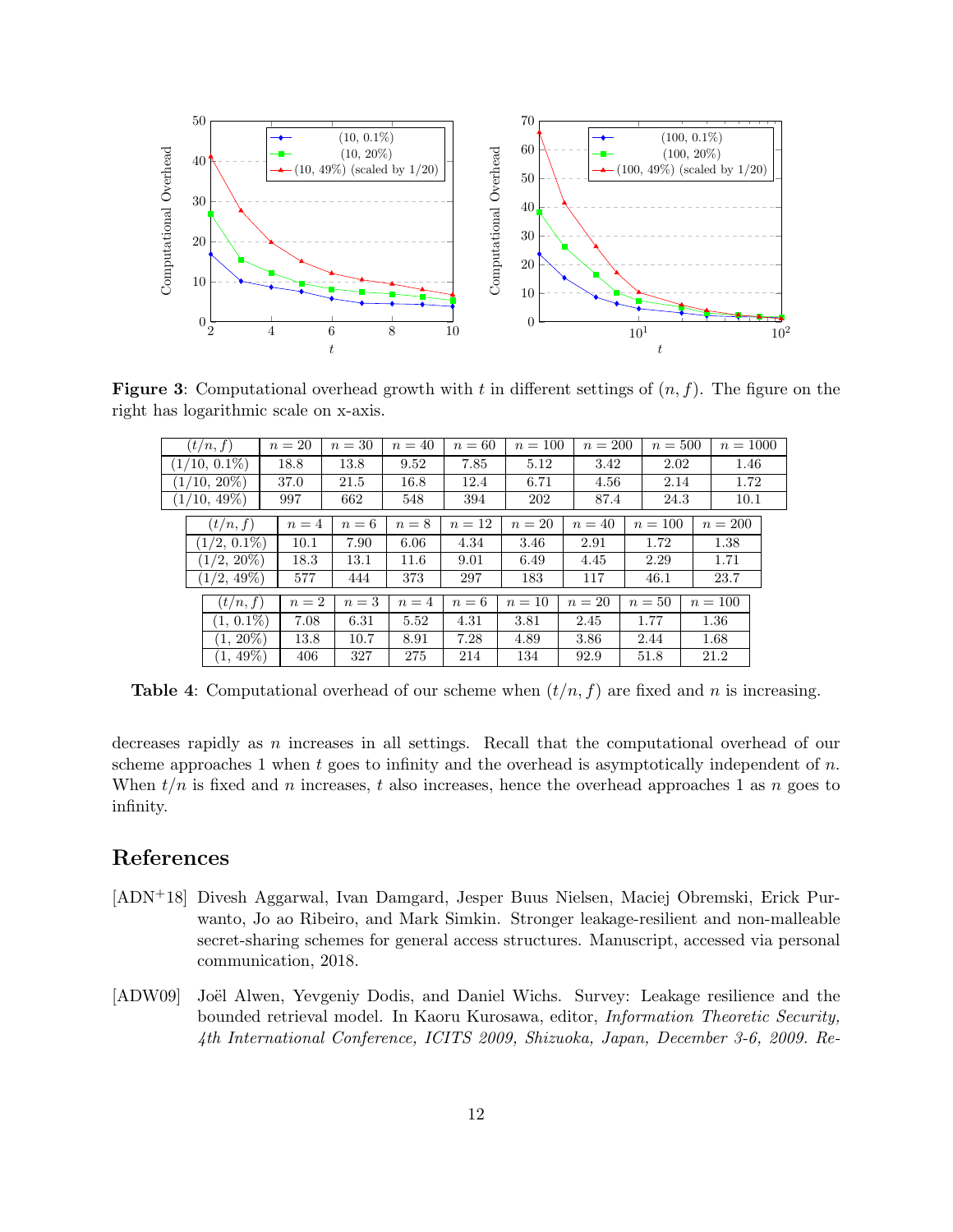

**Figure 4:** Computational overhead growth with n in different settings of  $(t/n, f)$ . All the figures have logarithmic scale on x-axis.

<span id="page-12-8"></span>vised Selected Papers, volume 5973 of Lecture Notes in Computer Science, pages 1–18. Springer, 2009.

- <span id="page-12-7"></span>[AG] D. F. Aranha and C. P. L. Gouvêa. RELIC is an Efficient LIbrary for Cryptography. <https://github.com/relic-toolkit/relic>.
- <span id="page-12-2"></span>[AGV09] Adi Akavia, Shafi Goldwasser, and Vinod Vaikuntanathan. Simultaneous hardcore bits and cryptography against memory attacks. In Omer Reingold, editor, TCC 2009: 6th Theory of Cryptography Conference, volume 5444 of Lecture Notes in Computer Science, pages 474–495. Springer, Heidelberg, March 2009.
- <span id="page-12-3"></span>[BDIR18] Fabrice Benhamouda, Akshay Degwekar, Yuval Ishai, and Tal Rabin. On the local leakage resilience of linear secret sharing schemes. In Hovav Shacham and Alexandra Boldyreva, editors, Advances in Cryptology – CRYPTO 2018, Part I, volume 10991 of Lecture Notes in Computer Science, pages 531–561. Springer, Heidelberg, August 2018.
- <span id="page-12-6"></span>[Bei11] Amos Beimel. Secret-sharing schemes: A survey. In Coding and Cryptology - Third International Workshop, IWCC 2011, Qingdao, China, May 30-June 3, 2011. Proceedings, pages 11–46, 2011.
- <span id="page-12-5"></span>[BGJK12] Elette Boyle, Shafi Goldwasser, Abhishek Jain, and Yael Tauman Kalai. Multiparty computation secure against continual memory leakage. In Howard J. Karloff and Toniann Pitassi, editors, 44th Annual ACM Symposium on Theory of Computing, pages 1235–1254. ACM Press, May 2012.
- <span id="page-12-4"></span>[BGK14] Elette Boyle, Shafi Goldwasser, and Yael Tauman Kalai. Leakage-resilient coin tossing. Distributed Computing, 27(3):147–164, 2014.
- <span id="page-12-1"></span>[BGW88] Michael Ben-Or, Shafi Goldwasser, and Avi Wigderson. Completeness theorems for non-cryptographic fault-tolerant distributed computation (extended abstract). In Proceedings of the 20th Annual ACM Symposium on Theory of Computing, May 2-4, 1988, Chicago, Illinois, USA, pages 1–10, 1988.
- <span id="page-12-0"></span>[Bla79] G. R. Blakley. Safeguarding cryptographic keys. Proceedings of AFIPS 1979 National Computer Conference, 48:313–317, 1979.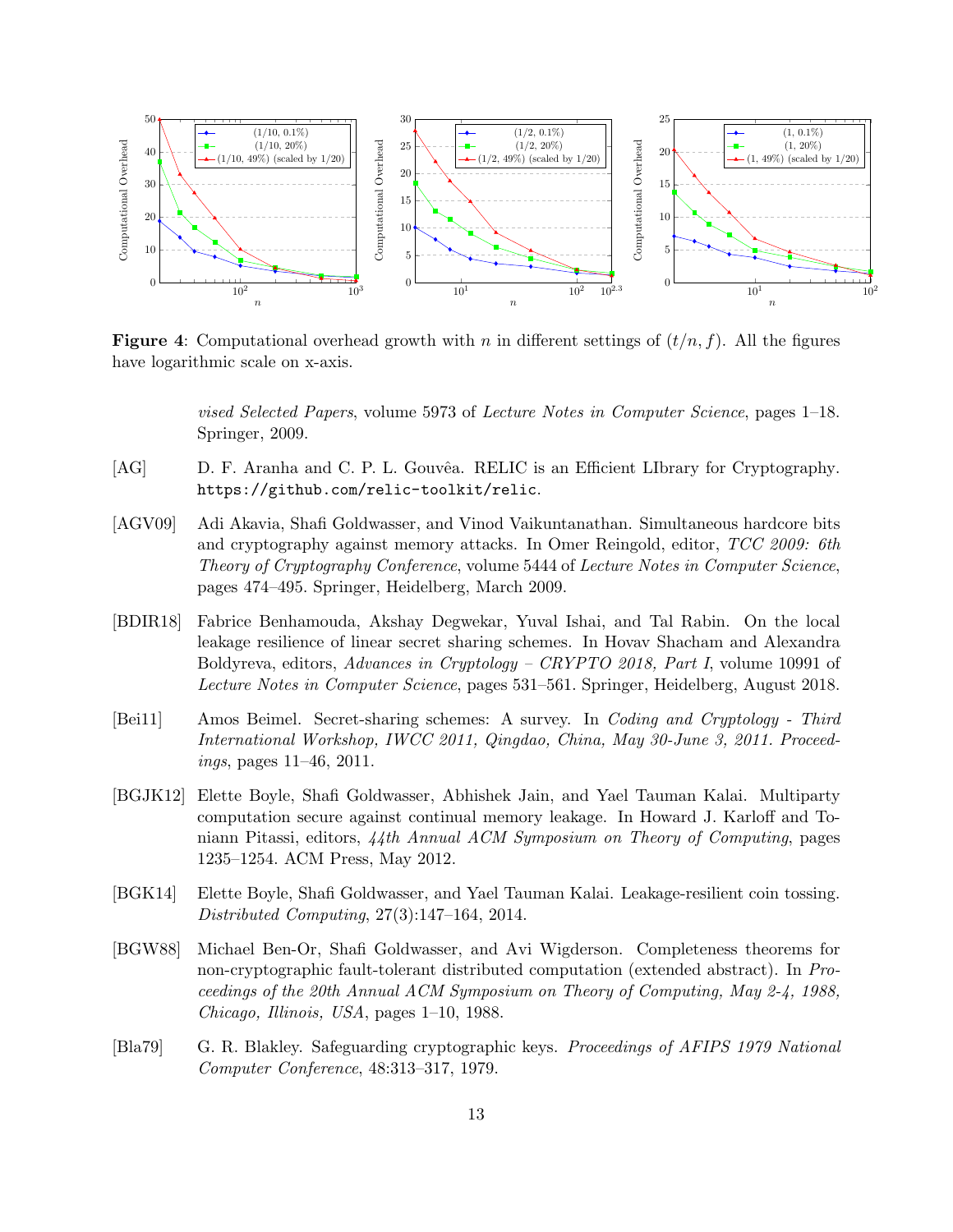- <span id="page-13-6"></span>[BS18] Saikrishna Badrinarayanan and Akshayaram Srinivasan. Revisiting non-malleable secret sharing. Manuscript, accessed via personal communication, 2018.
- <span id="page-13-0"></span>[CCD88] David Chaum, Claude Crepeau, and Ivan Damgaard. Multiparty unconditionally secure protocols (extended abstract). In Proceedings of the 20th Annual ACM Symposium on Theory of Computing, May 2-4, 1988, Chicago, Illinois, USA, pages 11–19. ACM, 1988.
- <span id="page-13-11"></span>[CG88] Benny Chor and Oded Goldreich. Unbiased bits from sources of weak randomness and probabilistic communication complexity. SIAM J. Comput., 17(2):230–261, 1988.
- <span id="page-13-3"></span>[DDFY94] Alfredo De Santis, Yvo Desmedt, Yair Frankel, and Moti Yung. How to share a function securely. In 26th Annual ACM Symposium on Theory of Computing, pages 522–533. ACM Press, May 1994.
- <span id="page-13-1"></span>[DF90] Yvo Desmedt and Yair Frankel. Threshold cryptosystems. In Gilles Brassard, editor, Advances in Cryptology – CRYPTO'89, volume 435 of Lecture Notes in Computer Science, pages 307–315. Springer, Heidelberg, August 1990.
- <span id="page-13-9"></span>[DHP11] Ivan Damgard, Carmit Hazay, and Arpita Patra. Leakage resilient secure two-party computation. Cryptology ePrint Archive, Report 2011/256, 2011. [http://eprint.](http://eprint.iacr.org/2011/256) [iacr.org/2011/256](http://eprint.iacr.org/2011/256).
- <span id="page-13-10"></span>[DORS08] Y. Dodis, R. Ostrovsky, L. Reyzin, and A. Smith. Fuzzy extractors: How to generate strong keys from biometrics and other noisy data. SIAM Journal on Computing, 38:97– 139, 2008.
- <span id="page-13-7"></span>[DP07] Stefan Dziembowski and Krzysztof Pietrzak. Intrusion-resilient secret sharing. In 48th Annual Symposium on Foundations of Computer Science, pages 227–237. IEEE Computer Society Press, October 2007.
- <span id="page-13-5"></span>[DP08] Stefan Dziembowski and Krzysztof Pietrzak. Leakage-resilient cryptography. In 49th Annual Symposium on Foundations of Computer Science, pages 293–302. IEEE Computer Society Press, October 2008.
- <span id="page-13-2"></span>[Fra90] Yair Frankel. A practical protocol for large group oriented networks. In Jean-Jacques Quisquater and Joos Vandewalle, editors, Advances in Cryptology – EUROCRYPT'89, volume 434 of Lecture Notes in Computer Science, pages 56–61. Springer, Heidelberg, April 1990.
- <span id="page-13-4"></span>[FRR+10] Sebastian Faust, Tal Rabin, Leonid Reyzin, Eran Tromer, and Vinod Vaikuntanathan. Protecting circuits from leakage: the computationally-bounded and noisy cases. In Henri Gilbert, editor, Advances in Cryptology – EUROCRYPT 2010, volume 6110 of Lecture Notes in Computer Science, pages 135–156. Springer, Heidelberg, May / June 2010.
- <span id="page-13-8"></span>[GIM+16] Vipul Goyal, Yuval Ishai, Hemanta K. Maji, Amit Sahai, and Alexander A. Sherstov. Bounded-communication leakage resilience via parity-resilient circuits. In Irit Dinur, editor, 57th Annual Symposium on Foundations of Computer Science, pages 1–10. IEEE Computer Society Press, October 2016.